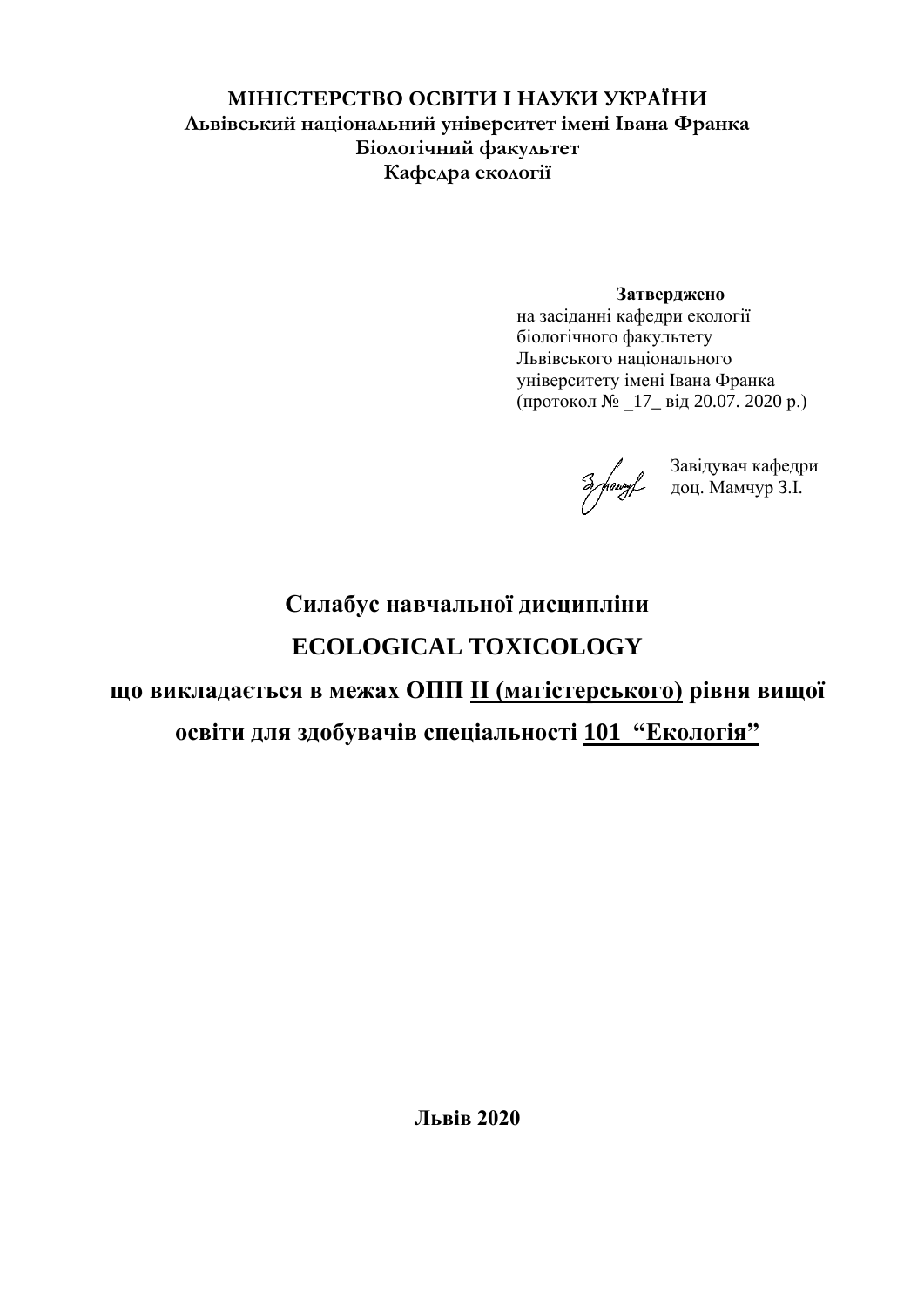| <b>Course title</b>            | <b>Ecological Toxicology</b>                                              |  |  |  |
|--------------------------------|---------------------------------------------------------------------------|--|--|--|
| <b>Address of teaching the</b> | Saksagansky Str., 1, 79005 Lviv                                           |  |  |  |
| course                         |                                                                           |  |  |  |
|                                |                                                                           |  |  |  |
| <b>Faculty</b> and             | Faculty of Biology, Department of Ecology                                 |  |  |  |
| department                     |                                                                           |  |  |  |
| Field of knowledge,            | 101 Ecology, 10 Natural Sciences                                          |  |  |  |
| code and name of the           |                                                                           |  |  |  |
| specialty                      |                                                                           |  |  |  |
| <b>Teachers of the course</b>  | Antonyak Halyna Leonidivna, Dr.Sc., Prof., Department of Ecology          |  |  |  |
| <b>Contact information of</b>  | https://bioweb.lnu.edu.ua/employee/antoniak-h-l                           |  |  |  |
| teachers                       | halyna_antonyak@yahoo.com                                                 |  |  |  |
| <b>Consultations</b>           | Consultations are held on the day of lectures / practical classes (by     |  |  |  |
|                                | prior arrangement). There are also online consultations through ZOOM      |  |  |  |
|                                | and in the MOODLE system.                                                 |  |  |  |
| <b>Course page</b>             | http://e-learning.lnu.edu.ua/course/view.php?id=2954                      |  |  |  |
| <b>Course information</b>      | The course 'Ecological toxicology' is aimed at studying the harmful       |  |  |  |
|                                | effects of toxic substances and anthropogenic pollutants on the           |  |  |  |
|                                |                                                                           |  |  |  |
|                                | environment, biotic components of natural ecosystems (organisms,          |  |  |  |
|                                | populations, and communities), urban ecosystems and agroecosystems.       |  |  |  |
| Short annotation of the        | 'Ecological toxicology' is a normative discipline in the master's         |  |  |  |
| course                         | educational program in the specialty 101 Ecology. The discipline is       |  |  |  |
|                                | taught in the 1st year of study (1st semester) in the amount of 5 credits |  |  |  |
|                                | (according to the European Credit Transfer System ECTS).                  |  |  |  |
| The aims and objectives        | As a result of studying the discipline 'Ecological toxicology' students   |  |  |  |
| of the course                  | will acquire the necessary knowledge and skills to assess the pollution   |  |  |  |
|                                | of environmental components by various groups of toxicants and the        |  |  |  |
|                                | harmful effects of pollutants on the biotic component of ecosystems, as   |  |  |  |
|                                | well as to conduct toxicological monitoring of the environment. These     |  |  |  |
|                                | skills will be useful when creating environmental projects and            |  |  |  |
|                                | programs, when assessing levels of environmental pollution and            |  |  |  |
|                                | implementing measures to prevent the impact of anthropogenic              |  |  |  |
|                                | pollutants on the environment.                                            |  |  |  |
| Literature for the study       | Environmental and Pollution Science (Third Edition). - Acad.<br>٠         |  |  |  |
|                                | Press, 2019.                                                              |  |  |  |
|                                | An Introduction to Environmental Toxicology (Third Edition)               |  |  |  |
|                                | ٠                                                                         |  |  |  |
|                                | by Michael H Dong. $-2014$ .                                              |  |  |  |
|                                | Casarett & Doull's Toxicology: The Basic Science of Poisons,<br>$\bullet$ |  |  |  |
|                                | Eighth Edition (Casarett & Doull's Toxicology) by Curtis                  |  |  |  |
|                                | Klaassen. $-2013$ .                                                       |  |  |  |
|                                | Environmental<br>Toxicology<br>(Cambridge)<br>Environmental<br>$\bullet$  |  |  |  |
|                                | Chemistry Series) by David A. Wright and Pamela Welbourn. -               |  |  |  |
|                                | 2002.                                                                     |  |  |  |
|                                | Environmental Toxicology: Biological and Health Effects of<br>$\bullet$   |  |  |  |
|                                | Pollutants (Third Edition) by Ming-Ho Yu and Humio                        |  |  |  |
| Tsunoda. $-2011$ .             |                                                                           |  |  |  |
|                                | Zakrzewski S.F. Environmental Toxicology. – 2002.<br>$\bullet$            |  |  |  |
|                                | Ecosystems and Human Health: Toxicology and Environmental<br>$\bullet$    |  |  |  |
|                                | Hazards (Second Edition) by Richard B. Philp. - 2001.                     |  |  |  |
|                                |                                                                           |  |  |  |
|                                | Shaw I., Chadwick J. Principles of Environmental Toxicology.<br>٠         |  |  |  |
|                                | $-1998.$                                                                  |  |  |  |
|                                |                                                                           |  |  |  |
|                                |                                                                           |  |  |  |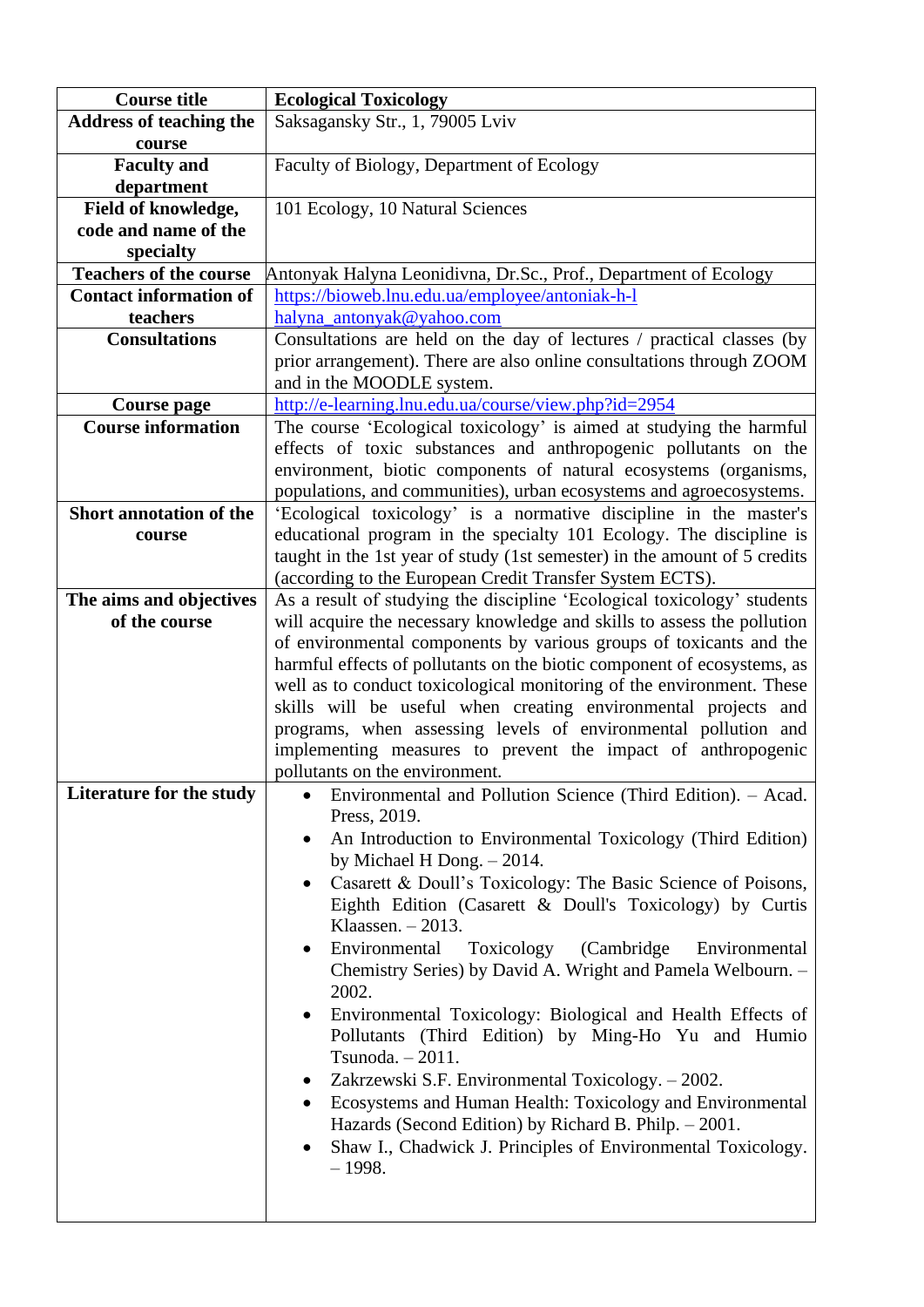|                           | <b>Internet resources:</b>                                                                                           |  |  |  |
|---------------------------|----------------------------------------------------------------------------------------------------------------------|--|--|--|
|                           | https://www.journals.elsevier.com/ecotoxicology-and-<br>1.                                                           |  |  |  |
|                           | environmental-safety                                                                                                 |  |  |  |
|                           | https://www.journals.elsevier.com/current-opinion-in-<br>2.                                                          |  |  |  |
|                           | toxicology                                                                                                           |  |  |  |
|                           | 3. https://www.nature.com/subjects/ecotoxicology                                                                     |  |  |  |
|                           | 4. https://www.thebts.org/careers/industrial-toxicology/                                                             |  |  |  |
|                           | https://www.imedpub.com/scholarly/ecotoxicology-journals-<br>5.                                                      |  |  |  |
|                           | articles-ppts-list.php<br>6. https://guides.lib.berkeley.edu/publichealth/envirohealth/orgs                          |  |  |  |
|                           |                                                                                                                      |  |  |  |
| <b>Course duration</b>    | 150 hours                                                                                                            |  |  |  |
| <b>Number of teaching</b> | 48 hours of faculty-led learning (32 hours of lectures, 16 hours of                                                  |  |  |  |
| hours                     | practical classes), 102 hours of self-study work.                                                                    |  |  |  |
| <b>Expected learning</b>  | Upon completion of this course, students will know:                                                                  |  |  |  |
| outcomes                  | basic principles of ecological toxicology;<br>$\bullet$                                                              |  |  |  |
|                           | the main groups of industrial toxicants and toxic substances<br>$\bullet$                                            |  |  |  |
|                           | used in the agricultural practice;                                                                                   |  |  |  |
|                           | sources of environmental toxicants;                                                                                  |  |  |  |
|                           | biological agents that can have harmful effects on living<br>$\bullet$                                               |  |  |  |
|                           | organisms;                                                                                                           |  |  |  |
|                           | health and environmental effects of persistent organic                                                               |  |  |  |
|                           | pollutants;                                                                                                          |  |  |  |
|                           | health and environmental effects of heavy metals;                                                                    |  |  |  |
|                           | biomagnification and trophic transport of pollutants in the food<br>$\bullet$                                        |  |  |  |
|                           | chain;                                                                                                               |  |  |  |
|                           | basics of toxicokinetics and toxicodynamics of toxicants in the<br>$\bullet$                                         |  |  |  |
|                           | living systems;                                                                                                      |  |  |  |
|                           | principles of standardization and regulation of the content of<br>$\bullet$                                          |  |  |  |
|                           | toxic substances in the components of natural environment;                                                           |  |  |  |
|                           | legislative acts and regulations governing environmental and                                                         |  |  |  |
|                           | occupational risks;                                                                                                  |  |  |  |
|                           | international environmental health issues.                                                                           |  |  |  |
|                           | <b>Students will acquire the following skills:</b><br>assessment of environmental hazards from toxic substances that |  |  |  |
|                           | pose a threat to ecosystems, human health and safety;                                                                |  |  |  |
|                           | assessment of the main sources and types of environmental<br>$\bullet$                                               |  |  |  |
|                           | hazards in water, air and soil and their direct / indirect impact                                                    |  |  |  |
|                           | on ecosystems and human health;                                                                                      |  |  |  |
|                           | carrying out toxicological monitoring of environmental<br>$\bullet$                                                  |  |  |  |
|                           | components;                                                                                                          |  |  |  |
|                           | using the current methods for determining of the concentration<br>$\bullet$                                          |  |  |  |
|                           | of toxic substances in the components of natural environment;                                                        |  |  |  |
|                           | discussion and development of various approaches to<br>$\bullet$                                                     |  |  |  |
|                           | environmental pollution risk management and public awareness                                                         |  |  |  |
|                           | of environmental risks;                                                                                              |  |  |  |
|                           | elaboration of project documentation related to the assessment<br>$\bullet$                                          |  |  |  |
|                           | of the environmental toxicity of various pollutants;                                                                 |  |  |  |
|                           | elaboration of the environmentally reasonable propositions for<br>$\bullet$                                          |  |  |  |
|                           | the reducing of use of toxic chemicals in agriculture;                                                               |  |  |  |
|                           | development of projects aimed at preventing the impact of<br>$\bullet$                                               |  |  |  |
|                           | anthropogenic pollutants on the environment.                                                                         |  |  |  |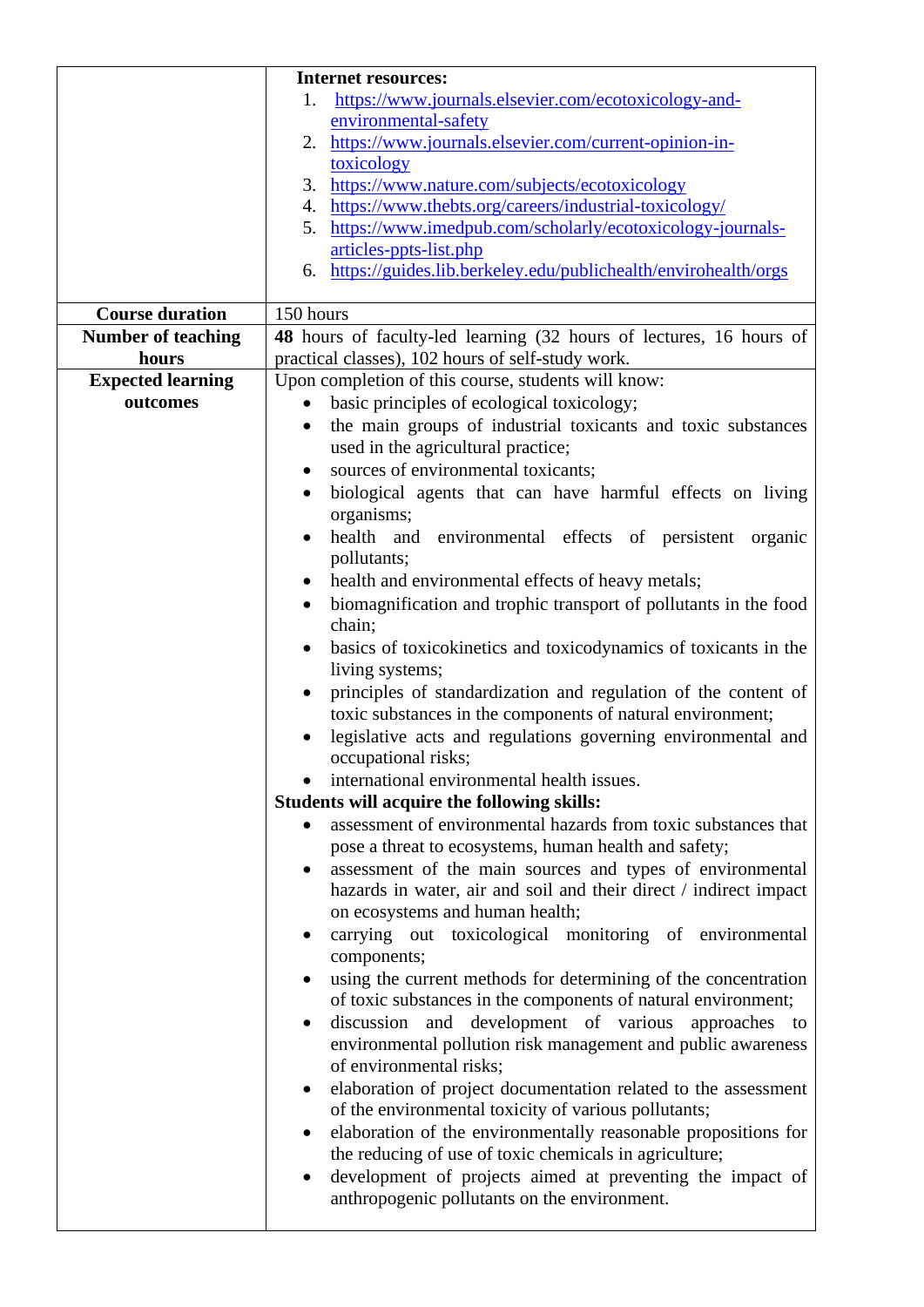| <b>Keywords</b>             | Ecological toxicology, ecotoxicology, environmental pollutants,                                            |  |  |  |  |  |
|-----------------------------|------------------------------------------------------------------------------------------------------------|--|--|--|--|--|
|                             | environmental toxicity, environmental risk, natural toxins, organic                                        |  |  |  |  |  |
|                             | pollutants, xenobiotics, heavy metals.                                                                     |  |  |  |  |  |
| <b>Course format</b>        | Stationary / distance learning                                                                             |  |  |  |  |  |
|                             | Lectures, practical trainings and consultations.                                                           |  |  |  |  |  |
| <b>Course content</b>       | Topics are presented in the table.                                                                         |  |  |  |  |  |
| Form of final control       | Final evaluation is based on the results of tests carried out at the end of                                |  |  |  |  |  |
|                             | each study module, on the results of practical classes and on the results                                  |  |  |  |  |  |
|                             | of self-study work.                                                                                        |  |  |  |  |  |
| <b>Prerequisites</b>        | The course is based on the knowledge gained in the study of academic                                       |  |  |  |  |  |
|                             | disciplines at the bachelor's level in the specialty 101 Ecology, or                                       |  |  |  |  |  |
|                             | requires a basic knowledge of disciplines in the field of biology and                                      |  |  |  |  |  |
|                             | ecology necessary to understand the toxicological aspects of ecology.                                      |  |  |  |  |  |
| <b>Teaching methods and</b> | Presentations, lectures, problem lectures, discussion.                                                     |  |  |  |  |  |
| techniques to be used       | Working in the MOODLE system, e-learning.                                                                  |  |  |  |  |  |
| <b>Necessary equipment</b>  | Personal computer, commonly used computer programs, a projector,                                           |  |  |  |  |  |
|                             | devices of the Ecology Department's laboratory.                                                            |  |  |  |  |  |
| <b>Evaluation criteria</b>  | Evaluation (point scoring). The points gained during the current                                           |  |  |  |  |  |
| (separately for each        | testing, self-study work (presentations) and module control are taken                                      |  |  |  |  |  |
| type of educational         | into account. The assessment is carried out on a 100-point scale. Points                                   |  |  |  |  |  |
| activity)                   | are awarded according to the following ratio:                                                              |  |  |  |  |  |
|                             | practical classes – 40 points (8 lessons $\times$ 5 = 40 points);                                          |  |  |  |  |  |
|                             | modular control (3 modules of 15 points $-45$ points in total);                                            |  |  |  |  |  |
|                             | presentations based on the results of self-study work - 15 points.                                         |  |  |  |  |  |
|                             | The final maximum number of points is 100.                                                                 |  |  |  |  |  |
|                             | Academic virtue: students' presentation works are exclusively original                                     |  |  |  |  |  |
|                             | results of self-processing of material.                                                                    |  |  |  |  |  |
|                             | Any form of violation of academic virtue and plagiarism is not<br>tolerated.                               |  |  |  |  |  |
| <b>Test questions</b>       | The aims and basic principles of ecological toxicology;                                                    |  |  |  |  |  |
|                             | the main groups of environmental toxicants;                                                                |  |  |  |  |  |
|                             | sources of toxicants in the environment;                                                                   |  |  |  |  |  |
|                             | mechanisms of interaction of toxic substances with a living organism;                                      |  |  |  |  |  |
|                             | basics of toxicokinetics and toxicodynamics of toxicants in the living                                     |  |  |  |  |  |
|                             | systems;                                                                                                   |  |  |  |  |  |
|                             | mechanisms of toxicity by which environmental agents may cause                                             |  |  |  |  |  |
|                             | human illness and injury;                                                                                  |  |  |  |  |  |
|                             | the exposure-dose relationship in the development of illnesses;                                            |  |  |  |  |  |
|                             | basic mechanisms of poisoning in animals and humans;                                                       |  |  |  |  |  |
|                             | health hazards of xenobiotics in the environment;                                                          |  |  |  |  |  |
|                             | health and environmental effects of persistent organic pollutants;                                         |  |  |  |  |  |
|                             | bioaccumulation of pollutants in living organisms;                                                         |  |  |  |  |  |
|                             | biomagnifications of pollutants in the food chains;                                                        |  |  |  |  |  |
|                             | health and environmental hazard of major groups of pesticides used in                                      |  |  |  |  |  |
|                             | agriculture;                                                                                               |  |  |  |  |  |
|                             | toxicity mechanism and health effects of heavy metals;<br>main groups of natural toxins and their effects; |  |  |  |  |  |
|                             | measures to prevent and reduce the negative impact of ecotoxicants on                                      |  |  |  |  |  |
|                             | the environment;                                                                                           |  |  |  |  |  |
|                             | principles of regulation of the content of toxic substances in the                                         |  |  |  |  |  |
|                             | environmental components;                                                                                  |  |  |  |  |  |
|                             | permissible levels of toxic substances in the atmosphere, aquatic                                          |  |  |  |  |  |
|                             | environment and soil.                                                                                      |  |  |  |  |  |
|                             |                                                                                                            |  |  |  |  |  |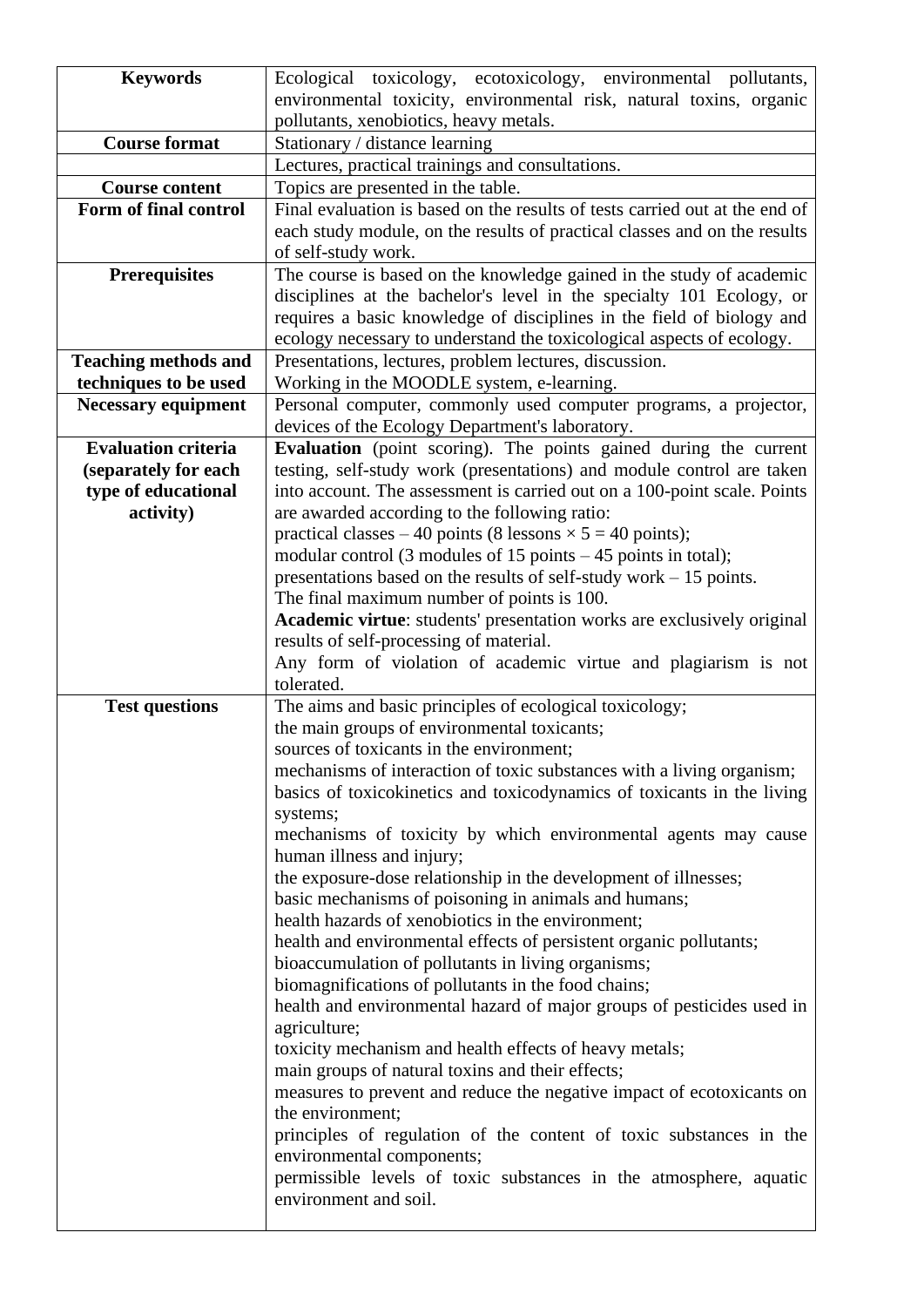|                      | Materials are available at:                                            |  |  |
|----------------------|------------------------------------------------------------------------|--|--|
|                      | http://e-learning.lnu.edu.ua/course/view.php?id=2954                   |  |  |
| <b>Questionnaire</b> | Questionnaire for assessing the quality of the course will be provided |  |  |
|                      | upon completion of the course on the website:                          |  |  |
|                      | http://e-learning.lnu.edu.ua/course/view.php?id=2954                   |  |  |

### *Course content*

|                | Module 1. General problems of ecological toxicology                                                                                                                                               |                                                                                      |         |  |  |
|----------------|---------------------------------------------------------------------------------------------------------------------------------------------------------------------------------------------------|--------------------------------------------------------------------------------------|---------|--|--|
| $\mathbf{1}$   | Subject, aims, and problems of ecological<br>toxicology; the concepts and terminology in<br>ecotoxicology.<br><b>Practical classes:</b><br>History of toxicology and<br>ecological<br>toxicology. | Lectures-2 hours, practical<br>$classes - 2 hours$<br>self-study work $-6.5$ hours   | 1 week  |  |  |
| $\overline{2}$ | Structure of toxic substances and selectivity<br>of their action.                                                                                                                                 | Lectures-2 hours,<br>self-study work $-6.5$ hours                                    | 1 week  |  |  |
| 3              | Main groups of chemicals that can act as<br>ecotoxicants and their ecotoxicological<br>characteristics.<br>Practical classes:<br>Toxic effects of environmental pollutants.                       | Lectures-2 hours, practical<br>$classes - 2 hours$ ,<br>self-study work $-6.5$ hours | 1 week  |  |  |
| $\overline{4}$ | Risk assessment of xenobiotics and other<br>pollutants in the environment.                                                                                                                        | Lectures-2 hours,<br>self-study work $-6.5$ hours                                    | 1 week  |  |  |
| 5              | Control of toxic substances and prevention<br>of environmental pollution.<br>Practical classes:<br>Legislative acts and documents in the field<br>of environmental protection.                    | Lectures-2 hours, practical<br>$classes - 2 hours$ ,<br>self-study work $-6.5$ hours | 1 week  |  |  |
|                | Module 2. Main groups of environmental toxicants and their effects                                                                                                                                |                                                                                      |         |  |  |
| 6              | Industrial pollutants and their environmental<br>effects; effects of road transport on the<br>environment.                                                                                        | Lectures-2 hours,<br>self-study work $-6.5$ hours                                    | 1 week  |  |  |
| 7              | Persistent organic pollutants: their effects<br>on human health and on the environment.<br>Practical classes:<br>Toxic effects of certain persistent organic<br>substances.                       | Lectures-2 hours, practical<br>$classes - 2 hours$ ,<br>self-study work $-6.5$ hours | 1 week  |  |  |
| 8              | Toxicity mechanism and health effects of<br>heavy metals.                                                                                                                                         | Lectures-2 hours,<br>self-study work – 6,5 hours                                     | 1 week  |  |  |
| 9              | Health and environmental hazard of major<br>groups of pesticides used in agriculture.<br>Practical classes:<br>Impact of the use of pesticides on the<br>quality of agricultural products.        | Lectures-2 hours, practical<br>$classes - 2 hours$ ,<br>self-study work $-6.5$ hours | 1 week  |  |  |
| 10             | Main groups of natural toxins and their<br>effects.<br>Practical classes:<br>Toxins produced by microorganisms, plants<br>and animals.                                                            | Lectures-4 hours, practical<br>$classes - 2 hours$<br>Self-study work $-11$ hours    | 2 weeks |  |  |
| 11             | Bioaccumulation of pollutants and their<br>biomagnifications in the food chains.                                                                                                                  | Lectures-2 hours,<br>self-study work $-6.5$ hours                                    | 1 week  |  |  |